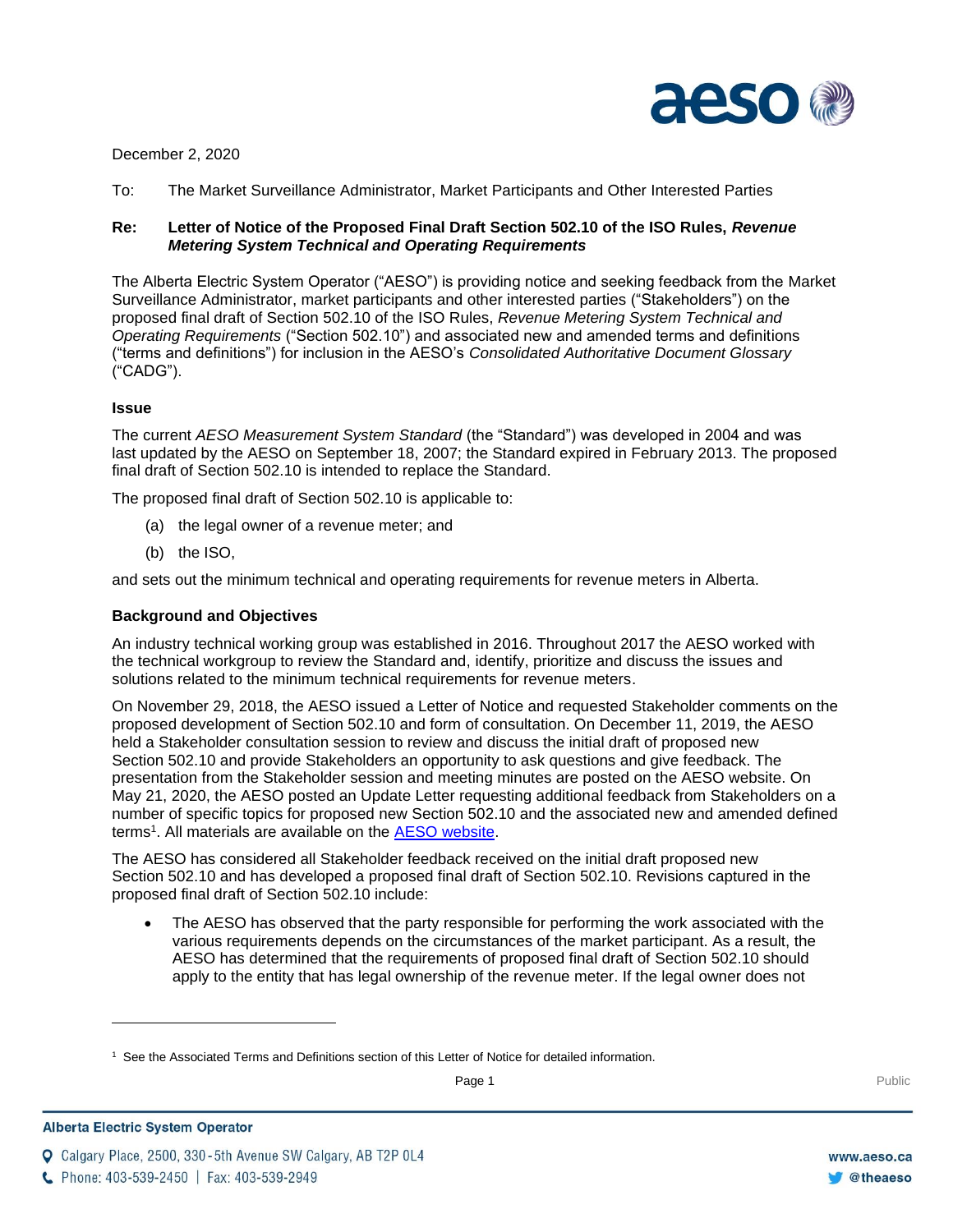

wish to perform the work to fulfill a particular requirement, it may contract with a third-party service provider;

- Subsection 4 has been amended to require the legal owner to submit a complete application form to the AESO prior to the energization of the revenue metering system. Currently, the AESO's submission processes, forms and timelines for obtaining a measurement point definition record differ based on the type of pool asset (e.g., transmission-connection, distribution generation, large micro-generation). These processes are not changing. The AESO therefore determined that it made sense to remove the submission timeline from the requirements of the rule and clarify the details on the different submittal processes, forms and timelines in an associated information document;
- The in-situ testing requirements have been incorporated in subsection 8;
- The restoration process in subsection 10 has been simplified;
- Subsection 7 has been amended to remove the requirement for a legal owner of a revenue meter to validate metering equipment and data using reasonable methods, and alternative data sources. Subsection 7 now requires the legal owner of the revenue meter to maintain validation records; and
- The AESO made minor amendments for clarity.

A blackline indicating revisions from the initial draft to the proposed final draft of Section 502.10 is attached. It is the AESO's intent that the proposed final draft of Section 502.10 provide participants with a clear understanding of the minimum technical and operating requirements for revenue meters in Alberta. Supporting documentation, in the form of an information document, associated measurement point definition record form and any other relevant documentation, may be posted to the AESO website upon approval by the Alberta Utilities Commission ("Commission") of the proposed final draft of Section 502.10.

#### **Associated Terms and Definitions**

Throughout the development of the proposed final draft of Section 502.10 the AESO determined that a number of new terms and definitions, amendments to existing definitions and the removal of an existing definition were required to support the proposed final draft of Section 502.10.

The following new terms and definitions are being proposed for adoption in the ISO rules and inclusion in the AESO's CADG:

- (a) "measurement point";
- (b) "measurement point definition record";
- (c) "revenue meter"; and
- (d) "revenue metering system".

Amendments to the following existing definitions are being proposed for adoption in the ISO rules and inclusion in the AESO's CADG:

- (a) "metered demand";
- (b) "metered energy"; and
- (c) "metering equipment".

Additionally, the removal from the CADG of the existing term and definition "meter" is being proposed for the ISO rules. This defined term is currently not used in any existing AESO authoritative document.

The AESO has considered all past Stakeholder feedback on the initial draft of the terms and definitions and has developed a revised draft of proposed terms and definitions for Stakeholder review. A blackline indicating revisions to the terms and definitions is attached.